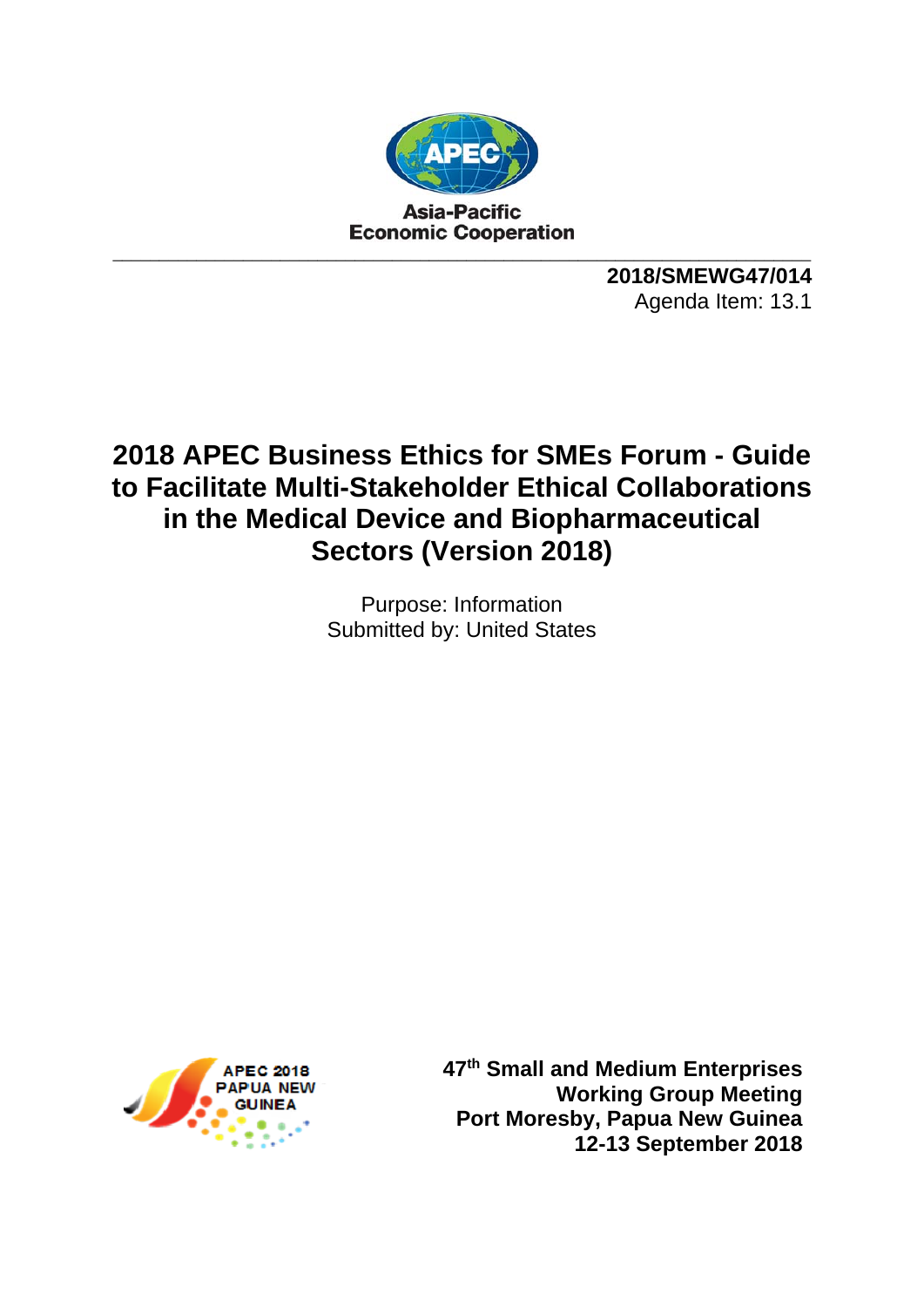## **Tokyo, Japan, 20 July 2018**

 $\overline{a}$ 

## **2018 APEC Business Ethics for SMEs Forum**

# **Guide to Facilitate Multi-Stakeholder Ethical Collaborations in the Medical Device and Biopharmaceutical Sectors (Version 2018)**

**Background:** Ethical collaboration among medical device and biopharmaceutical enterprises, their industry associations and third party intermediaries, healthcare professionals<sup>1</sup> and providers, patients' organizations, health regulators, and other stakeholders is essential to the delivery of high quality patient care, patient access to life-saving and health-enhancing medical technologies and therapies, and the development of innovations that meet patient needs. No one group can achieve an ethical environment in these sectors alone. Ethical collaboration among these stakeholders also strengthens the ability of small and medium enterprises (SMEs) to sustainably operate and engage in cross-border trade.

**Purpose:** The purpose of this Guide is to facilitate multi-stakeholder ethical collaborations for the medical device and biopharmaceutical sectors within APEC member economies<sup>2</sup> and beyond. The implementation of formalized, consensus framework agreements by two or more stakeholders to collaborate in strengthening ethical business practices within these sectors can serve as a lasting platform to facilitate the identification and communication of best practices, the undertaking of crossorganizational capacity building for mutual benefit, and the shared monitoring and evaluation of changes in the ethical business environment. The APEC Nanjing Declaration<sup>3</sup>, endorsed by APEC Ministers, calls on every member economy to develop a consensus framework by 2020.

**Overview:** This Guide serves as a tool for all organizations involved in or that interface with the medical device and/or biopharmaceutical sectors. It builds upon the initial Guide launched at the 2015 APEC Business Ethics for SMEs Forum<sup>4</sup> and is aligned with the best practices and provisions endorsed under the *Business Ethics for APEC SMEs Initiative*. 5 It has been updated to include steps for organizations to pursue the formation of a consensus framework (Part One) and strategies to realize mutual benefits once a consensus framework is adopted (Part Two). Economies recognize that consensus frameworks are inclusive platforms for lasting collaboration to strengthen ethical business practices. While they are not intended to replace local laws and regulations, high-standard codes of ethics, or other organizational requirements, consensus frameworks can serve as a platform to inform, implement, and/or update these items for the mutual benefit of stakeholders.

<sup>1</sup> The term "Healthcare Professionals" includes those individuals and entities that purchase, lease, recommend, use or arrange for the purchase or lease of, or prescribe medical products. This includes both clinical and non-clinical individuals who make productrelated decisions of the type described above. This is a broad definition, intended to encompass anyone with material influence over purchasing decisions. Note that there may be laws and other codes applicable to relationships with Healthcare Professionals, including relationships with government employees.

<sup>2</sup> APEC member economies include: Australia; Brunei Darussalam; Canada; Chile; China; Hong Kong, China; Indonesia; Japan; Korea; Malaysia; Mexico; New Zealand; Papua New Guinea; Peru; Philippines; Russia; Singapore; Chinese Taipei; Thailand; United States; and Viet Nam.

<sup>&</sup>lt;sup>3</sup> APEC Nanjing Declaration on Promoting Ethical Business Environments in the Medical Device and Biopharmaceutical Sectors through 2020[: http://mddb.apec.org/Documents/2014/MM/SMEMM/14\\_smemm\\_020a.pdf](http://mddb.apec.org/Documents/2014/MM/SMEMM/14_smemm_020a.pdf)

<sup>4</sup> Guide to Implement Multi-Stakeholder Ethical Collaborations in the Medical Device and Biopharmaceutical Sectors (2015 APEC Business Ethics for SMEs Forum): [http://mddb.apec.org/Documents/2015/SMEWG/SMEWG41/15\\_smewg41\\_029.pdf](http://mddb.apec.org/Documents/2015/SMEWG/SMEWG41/15_smewg41_029.pdf)

<sup>5</sup> The Kuala Lumpur Principles for Voluntary Codes of Ethics in the Medical Device Sector (APEC KL Principles): [http://mddb.apec.org/Documents/2011/MM/SMEMM/11\\_smemm\\_009.pdf](http://mddb.apec.org/Documents/2011/MM/SMEMM/11_smemm_009.pdf)

<sup>&</sup>amp; The Mexico City Principles for Voluntary Codes of Ethics in the Biopharmaceutical Sector (APEC Mexico City Principles): [http://mddb.apec.org/Documents/2011/SOM/CSOM/11\\_csom\\_021.pdf](http://mddb.apec.org/Documents/2011/SOM/CSOM/11_csom_021.pdf)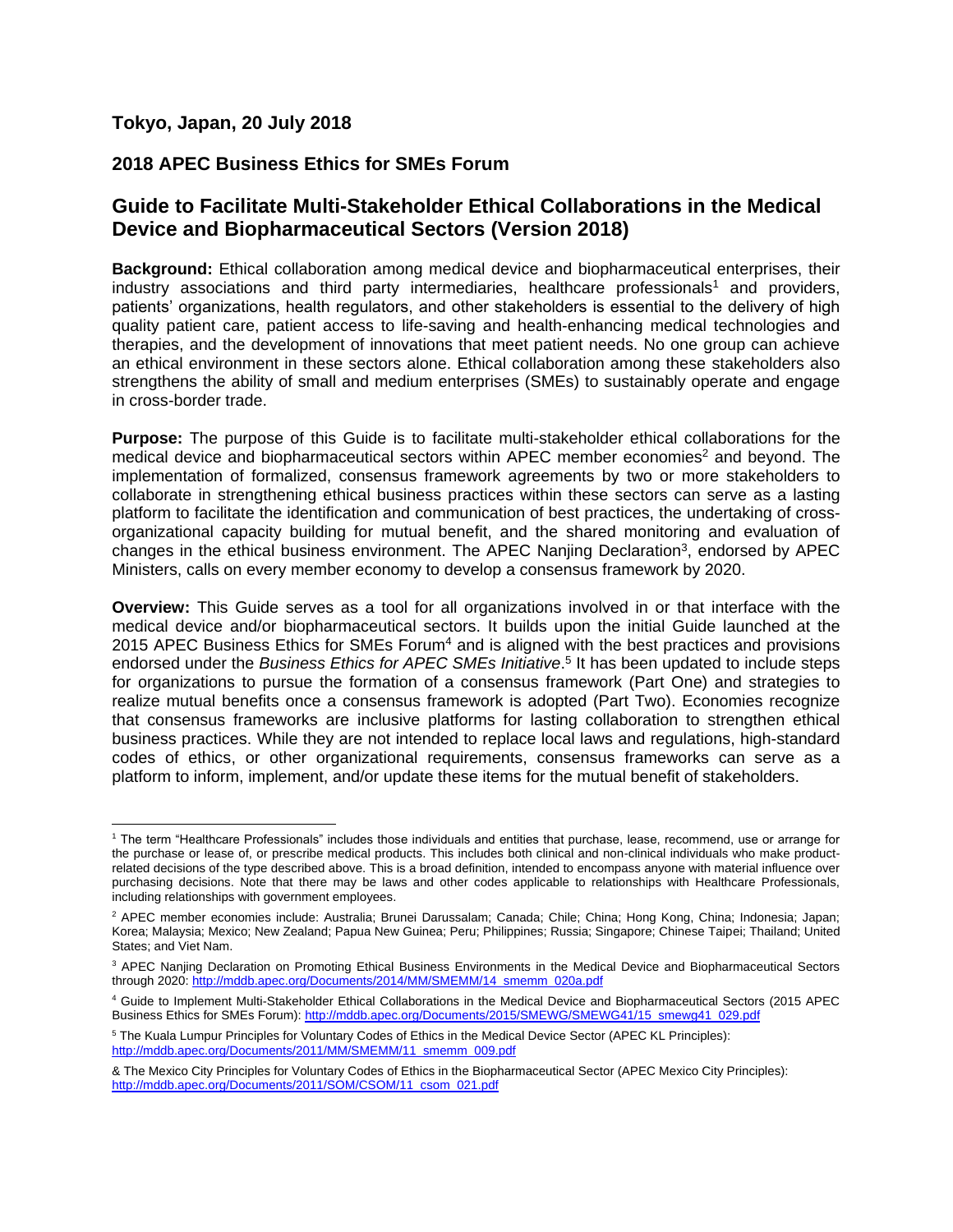## **PART ONE 11 STEPS TO FORM A CONSENSUS FRAMEWORK**

**Step 1:** Embrace shared values that (a) patients are the priority, b) interactions at all times should be ethical, appropriate and professional; and (c) partners support transparency and accountability in their individual and collaborative activities.

**Step 2:** Identify key stakeholders within the member economy or the local community necessary to facilitate ethical collaborations in the medical device and biopharmaceutical sectors.

**Step 3:** Identify the individual, group, or organization to lead in convening these stakeholders.

**Step 4:** Convene stakeholders as equal partners. Ensure each partner maintains shared values that are consistent with Step One.

**Step 5:** Ensure a common basis of understanding. Jointly review current commitments under existing codes of ethics, local laws and regulations, and other organizational guidelines – including the APEC Kuala Lumpur Principles, APEC Mexico City Principles, APEC Nanjing Declaration, and other best practices identified by the *Business Ethics for APEC SMEs Initiative*.

**Step 6:** Commit to developing a consensus-based framework for multi-stakeholder collaboration.

**Step 7:** Determine the framework's scope of activities based on the interests / capabilities of the partners. Partners are encouraged to review Part Two of this Guide for strategies in determining the scope of activities that will realize mutual benefits.

**Step 8:** Establish a drafting group for the framework and determine consultative process.

**Step 9:** Finalize framework and undertake individual or collective adoption by the partners.

**Step 10:** Partners may consider effective governance strategies for the framework. This includes a designated or rotating secretariat or convener. The partners may support routine internal communication, virtually or in-person, facilitated by the convener. The partners may embrace an inclusive approach to welcome new organizations as well as changes in leadership by existing partners. Partners may maintain collaborative intent to preserve the platform's underlying purpose. Partners may maintain routine external communication for their constituents, the general public, and the international community to build awareness and support for their activities. The partners may commit themselves to routine modernization of the framework so that it continues to reflect its original intent and motivates strengthened ethical business practices over time.

**Step 11:** Publicize and distribute the framework (for example, through the *Business Ethics for APEC SMEs initiative* website, external stakeholders and the media).